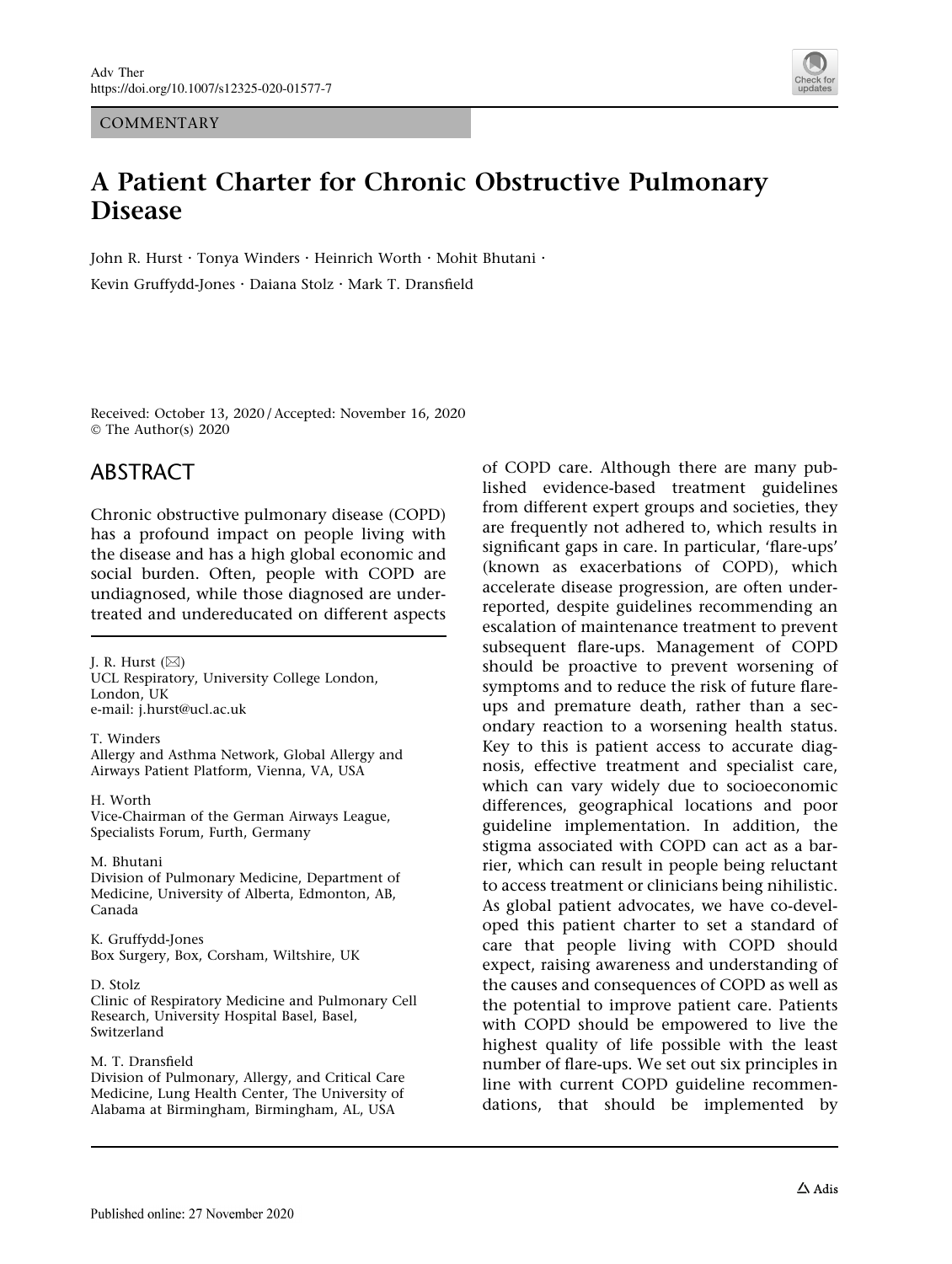governments, healthcare providers, policymakers, lung health industry partners and patients/caregivers to drive meaningful change in COPD care.

Keywords: Caregivers; Chronic obstructive pulmonary disease; Patient advocacy; Patient care; Quality of life; Socioeconomic factors; Treatment outcome

#### Key Summary Points

#### Why provide this perspective piece?

Although there are many published evidence-based treatment guidelines for COPD from different expert groups and societies, they are not always adhered to, which results in significant gaps in care.

In particular, 'flare-ups' (known as exacerbations of COPD), which can accelerate disease progression, are often under-reported or untreated, despite guidelines recommending an escalation of treatment to prevent subsequent flare-ups.

#### What can be learned from this perspective piece?

Management of COPD should be proactive to prevent worsening of symptoms, frequent flare-ups and premature death, rather than a secondary reaction to a worsening health status.

Key to this is patient access to effective diagnosis, treatment and specialist care, which can vary widely due to socioeconomic differences, geographical locations and poor guideline implementation.

As global patient advocates, we have developed this patient charter to set a standard of care quality that patients living with COPD should expect, to raise awareness and to improve outcomes.

# DIGITAL FEATURES

This article is published with digital features, including a summary slide, to facilitate understanding of the article. To view digital features for this article go to [https://doi.org/10.6084/](https://doi.org/10.6084/m9.figshare.13241684) [m9.figshare.13241684](https://doi.org/10.6084/m9.figshare.13241684).

## INTRODUCTION

Chronic obstructive pulmonary disease (COPD) is a progressive lung condition characterised by persistent respiratory symptoms (shortness of breath, chronic cough and sputum production) and impaired lung function. Patients also experience 'flare-ups' (known as exacerbations of COPD), which are a period of acute worsening of symptoms that can accelerate disease progression, markedly worsen quality of life, and, when severe, lead to hospitalisation and even death. The severity of symptoms, lung function impairment, impact on daily life and frequency of flare-ups vary considerably between patients and are driven by numerous factors [\[1](#page-9-0), [2\]](#page-9-0). In addition, it has been estimated that 70% of cases of COPD worldwide may be underdiagnosed [\[3\]](#page-9-0), while COPD management often does not follow treatment guidelines [\[4–7\]](#page-9-0).

COPD is estimated to affect 384 million people worldwide [[8](#page-9-0)] and is the third leading cause of global death [\[9\]](#page-9-0), impacting high-, middle- and low-income countries (Fig. [1\)](#page-2-0) [[10](#page-9-0)]. In addition, the burden of COPD is growing: In 2015, 3.2 million people died from COPD worldwide, an increase of nearly 12% compared with 1990 [\[11\]](#page-9-0). COPD therefore places a significant burden on the global economy, of which direct medical costs account for 61–86%  $[2, 12, 13]$  $[2, 12, 13]$  $[2, 12, 13]$  $[2, 12, 13]$  $[2, 12, 13]$ . Indirect costs, such as lost productivity, are significant in COPD, as many people suffer with the disease for years, often developing further chronic conditions that can add to the suffering and result in early death [\[2\]](#page-9-0).

A number of guidelines and strategy documents that define best practice in COPD care based on the latest evidence (including those from the Global Initiative for Chronic Obstructive Lung Disease (GOLD) [[2](#page-9-0)], the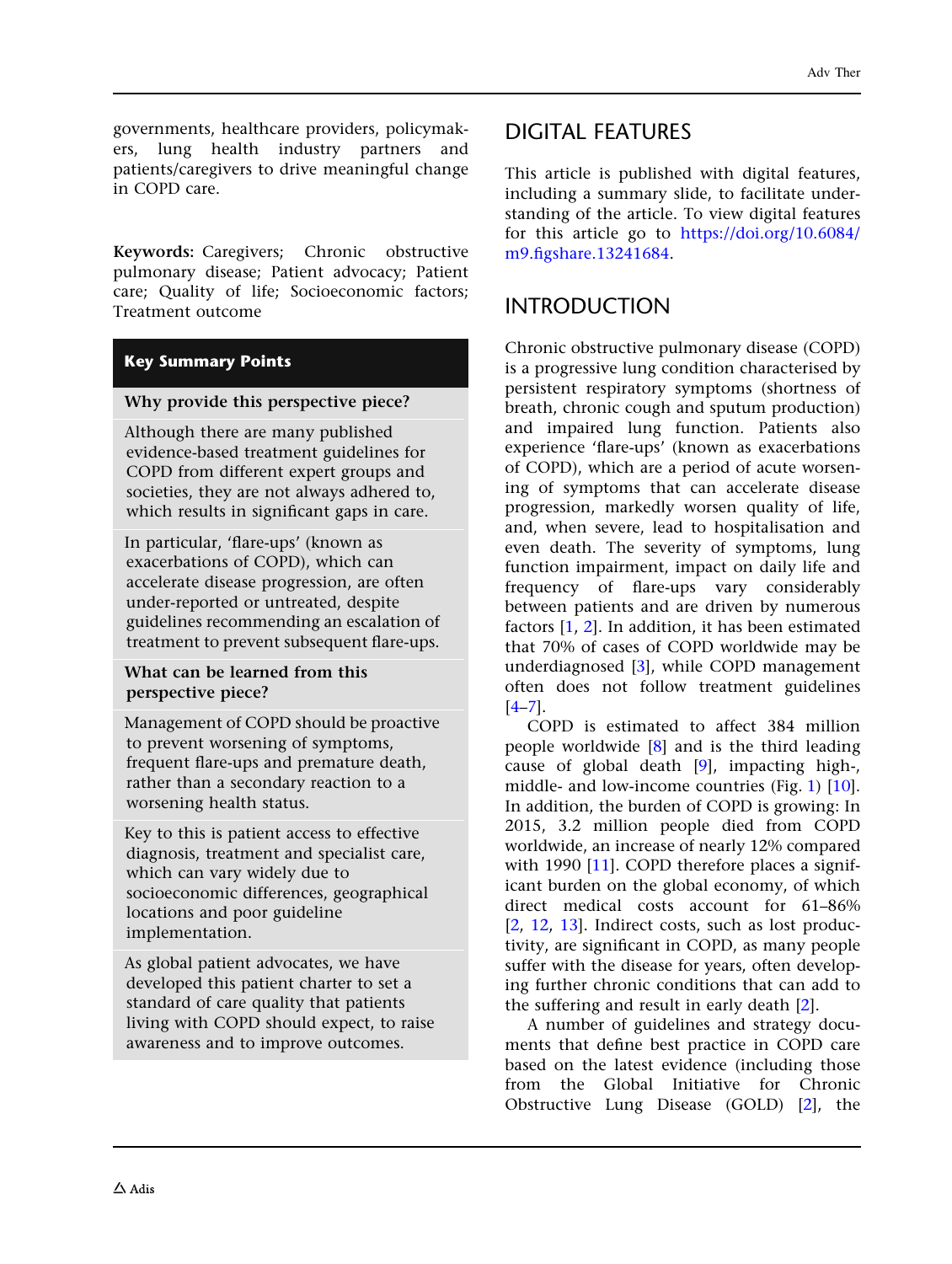<span id="page-2-0"></span>American Thoracic Society [[14\]](#page-10-0), the European Respiratory Society [\[15](#page-10-0)] and the Canadian Thoracic Society [[16](#page-10-0)]) are available. However, further enhancements in the diagnosis and treatment of COPD are required [\[17\]](#page-10-0), along with significant improvements in guideline implementation.

We, as clinicians and representatives of patient support groups, have developed a COPD patient charter comprising six principles of quality care that patients should expect to receive, wherever they live. The purpose of this charter is to mobilise governments, healthcare providers, policymakers, lung health industry partners and patients/caregivers to address the unmet need and burden in COPD, ultimately working together to deliver meaningful improvements in care, both now and in the future.

This article does not contain any studies with human participants or animals performed by any of the authors.

## DEVELOPING THE PATIENT **CHARTER**

Representatives of three national patient organisations along with seven clinicians discussed the value of establishing a patient charter as a potential starting point for discussions on how to reform care for patients with COPD. This patient charter was subsequently initiated by AstraZeneca and aims to set a standard for what people living with COPD should expect from their ongoing care. These expectations are in line with the current best practice understanding from existing COPD guidelines and aim to offer a consensus on global standards of COPD care while driving timely, evidence-based treatment to maintain health status, minimise symptoms and prevent flare-ups.

The three patient organisations involved are all members of the Global Allergy and Asthma Patient Platform and are dedicated to COPD awareness, education and advocacy; together, their memberships cover more than 50 million patients with COPD across the USA, the United Kingdom and Spain. The principal concepts





Fig. 1 Top 20 countries with the highest number of COPD deaths per million per year, 2001–2010; COPD chronic obstructive pulmonary disease (Modified with permission from British Lung Foundation, number of

COPD deaths per million per year by country, 2001–10 figure. Available from <https://statistics.blf.org.uk/copd>, accessed 11 November 2020)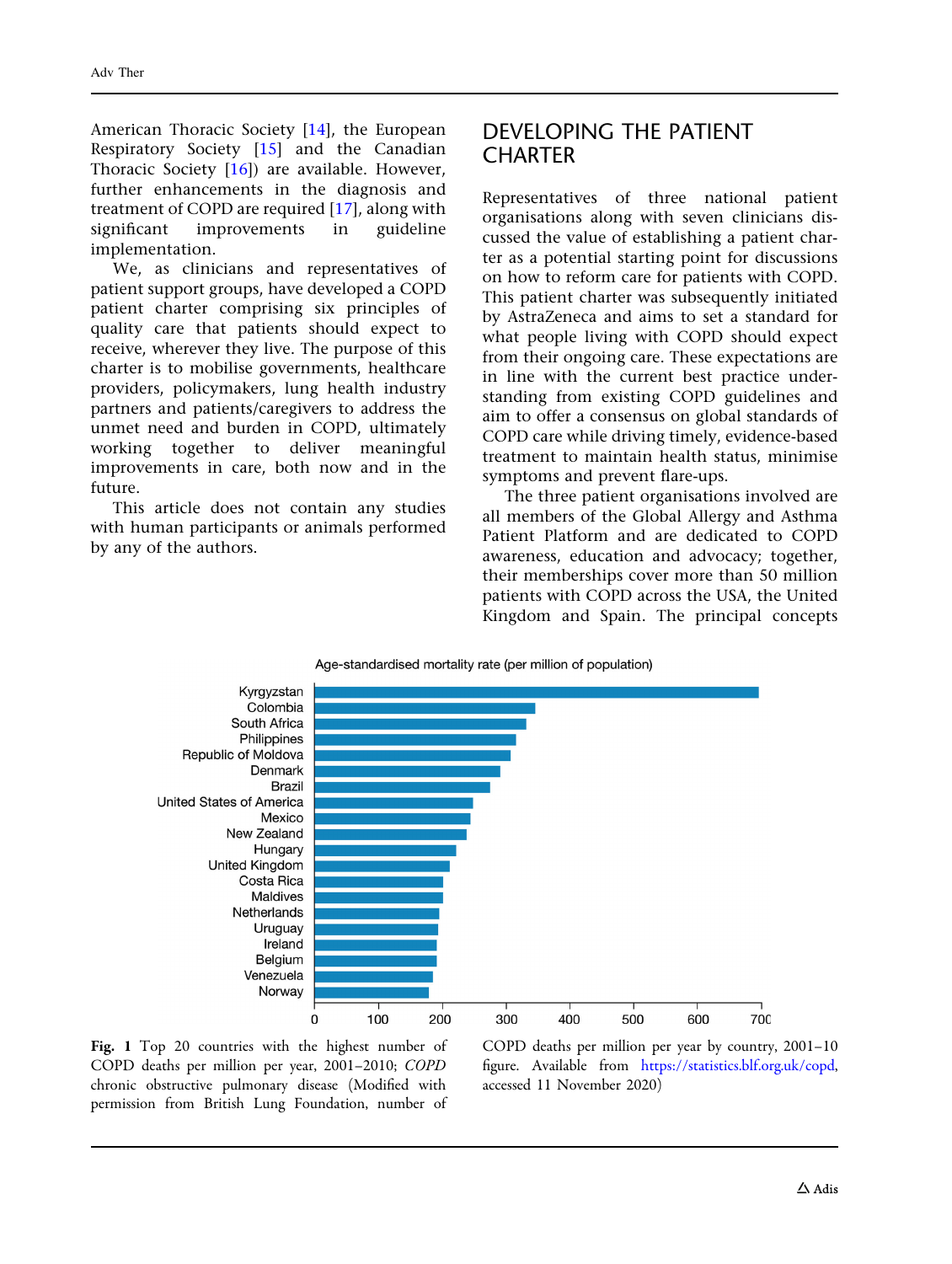were developed by a working group of 20 clinicians and patient representatives, and were debated and refined during a discussion held on 15 May 2020, organised and funded by AstraZeneca.

### Principle 1: I Deserve Timely Access for the Diagnosis and Assessment of My COPD

Symptoms in the early stages of COPD may be absent or mild and are not well recognised by patients, who often assume their symptoms are a result of ageing or of exposure to cigarette smoke or other irritants [\[18\]](#page-10-0). As such, COPD is often diagnosed at a more advanced stage, when it is associated with more severe symptoms, increased risk of flare-ups and an increase in other chronic conditions and costs [\[19\]](#page-10-0). In addition, although individual rates of lung function decline vary widely [\[1,](#page-9-0) [20\]](#page-10-0), a more rapid decline occurs in those with mild and moderate COPD than with severe/very severe COPD [\[20–22\]](#page-10-0). While almost 90% of cases of COPD may be undiagnosed worldwide [[23](#page-10-0)], people who were defined as having COPD according to their impaired lung function, but were not diagnosed by a clinician, were shown to use healthcare services for their symptoms to the same extent as diagnosed people but without being properly managed and treated [[24](#page-10-0)]. Consequently, undiagnosed COPD places a significant burden on people and the healthcare system.

COPD symptoms are known to have daily, weekly and seasonal variability [[25](#page-10-0)]; people have reported that the morning is the worst time of day for symptoms of COPD, with cough and sputum production being most troublesome [[26](#page-10-0), [27\]](#page-10-0). In addition, night-time symptoms and sleep disturbance are common, yet under-recognised, and can lead to long-term changes in lung function, frequency of flareups, risk of heart disease, mental function, depression, quality of life and death [[28,](#page-10-0) [29](#page-10-0)]. Therefore, in order for people to better recognise the symptoms of COPD, it is vital to increase awareness of the types and timings of symptoms that may occur.

Currently, a diagnosis of COPD can only be confirmed using spirometry, a physiological test to assess the presence of poorly-reversible airflow limitation, which should be performed and interpreted by trained individuals [[2](#page-9-0)]. However, it is estimated that only one-third of people newly diagnosed with COPD have spirometry performed [[30\]](#page-10-0). In addition, not only are there other causes of airflow limitation but people without airflow limitation can have smokingrelated lung disease (such as emphysema), may be at risk of flare-ups [\[31\]](#page-10-0) and may benefit from COPD therapies. Aside from stopping smoking, there are no therapies definitively proven to affect the rate of change in lung function in people with COPD [\[32\]](#page-10-0), but it is possible to impact symptoms and quality of life and to prevent flare-ups and early death. As such, spirometry alone is not sufficient to inform treatment decisions and should be used alongside other tools, including diaries, that measure and record symptoms and flare-ups, including the modified Medical Research Council questionnaire and COPD assessment test [[2](#page-9-0)]. Patients and healthcare professionals should have access to, and use, the tools required to support them to recognise the initial symptoms of COPD, and have access to the right resources to make an informed and accurate diagnosis.

### Principle 2: I Deserve to Understand What Having COPD Means for Me and How the Disease May Progress

COPD is a highly variable disease, which can be clinically categorised based on symptom severity and history of flare-ups [[2\]](#page-9-0). However, symptoms may change or worsen over time and can lead to more frequent and more severe flareups. People with COPD can also have other diseases such as heart disease, which further contribute to reduced quality of life and worse disease course  $[33, 34]$  $[33, 34]$  $[33, 34]$  $[33, 34]$ . These factors should drive a change in how the condition is managed through both pharmacological (i.e. medication) and non-pharmacological means (e.g. exercise, education and stopping smoking).

With increasing demand for COPD services, it is important for patients to become active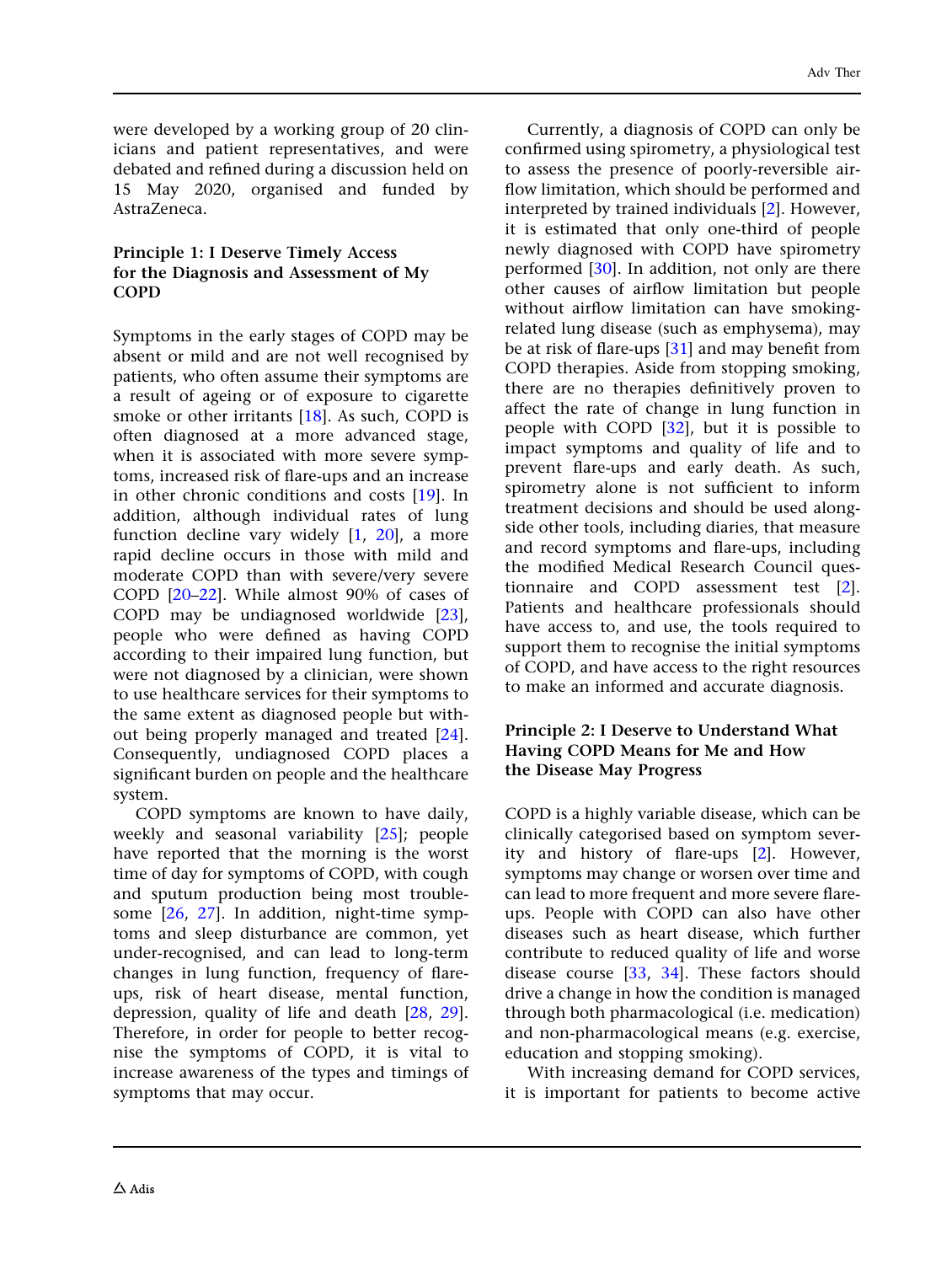participants in their own care. Self-management interventions in people with COPD are associated with improved health-related quality of life, a reduction in hospital admissions and improvement in symptoms [[35](#page-10-0)]. At an individual patient level, this is not just understanding about disease progression, but a broader concept regarding what having COPD means, understanding their current disease state, the expectations of worsening disease and what that would mean for day-to-day life. It is likely that greater understanding of the consequences of the disease would improve patient engagement with their treatment regimen, and encourage them to raise their expectations about how their life could and should be, with access to the right tools and the right treatment at their disposal. Patients should receive personalised education and training about their COPD, and how it interacts with any other diseases that they may have, to enable them to actively participate in their own care, learn to detect and react to changes in symptoms according to their personalised action plans and report changes to their healthcare professional to prevent further disease progression. To enhance patient engagement, this education could be delivered not only by healthcare providers but also through patient support groups/societies, online resources and the provision of the latest clinical research in the form of plain language summaries.

#### Principle 3: I Deserve Access to the Best Available Evidence-Based, Personalised Treatment, to Ensure I can Live as Well and as Long as Possible

Goals for the treatment of COPD are based on reducing symptoms and the risk of future flareups, prevent lung function decline and premature death (Fig. 2) [\[2\]](#page-9-0). Many therapies have been shown to be beneficial across these goals, including suggestions of reduced mortality [\[36](#page-10-0)[–39\]](#page-11-0). However, many gaps exist in both the non-pharmacological and pharmacological treatment of COPD, with access to smoking cessation support, vaccinations and pulmonary rehabilitation often difficult to obtain [[40\]](#page-11-0).

Over two-thirds of people diagnosed with COPD are not prescribed maintenance inhaled therapy [[41](#page-11-0)] and, of those receiving treatment, up to three-quarters of people who experience two or more flare-ups continue to be undertreated according to GOLD recommendations [\[42\]](#page-11-0). Conversely, pharmacological overtreatment has been found in approximately onethird of people, with non-pharmacological treatment used too rarely [[6\]](#page-9-0).

Undertreatment and overtreatment of COPD can happen for several reasons. Lack of clinician education can contribute to treatment guidelines not being followed and/or poor knowledge of new treatments. Access to specialist care is vital in this respect. For example, patient access to care in the USA varies widely, and healthcare systems struggle to meet their goals for improving COPD burden [[43](#page-11-0)]. In addition, it is essential that people are appropriately diagnosed and that their treatment regimen is reviewed regularly and escalated quickly, if needed. Thus, people with COPD should request an evidence-based and personalised management plan with the treating clinician at both the initial diagnosis and follow-up, to enable a more proactive, timely prevention of disease progression, rather than reacting to a worsening of health status.

GOLD recommends that the management of COPD should include five steps: diagnosis, initial assessment, initial management, review and adjustment (Fig. [3](#page-5-0))  $[2]$  $[2]$  $[2]$ . Diagnosis is based on symptoms, risk factors and measurement of



Goals for the treatment of stable COPD

Fig. 2 Goals for the treatment of COPD; COPD chronic obstructive pulmonary disease (Reproduced with permission from Global Initiative for Chronic Obstructive Lung Disease 2020 Report; Table 4.1. Available from [https://](https://goldcopd.org/gold-reports/) [goldcopd.org/gold-reports/,](https://goldcopd.org/gold-reports/) accessed 11 November 2020)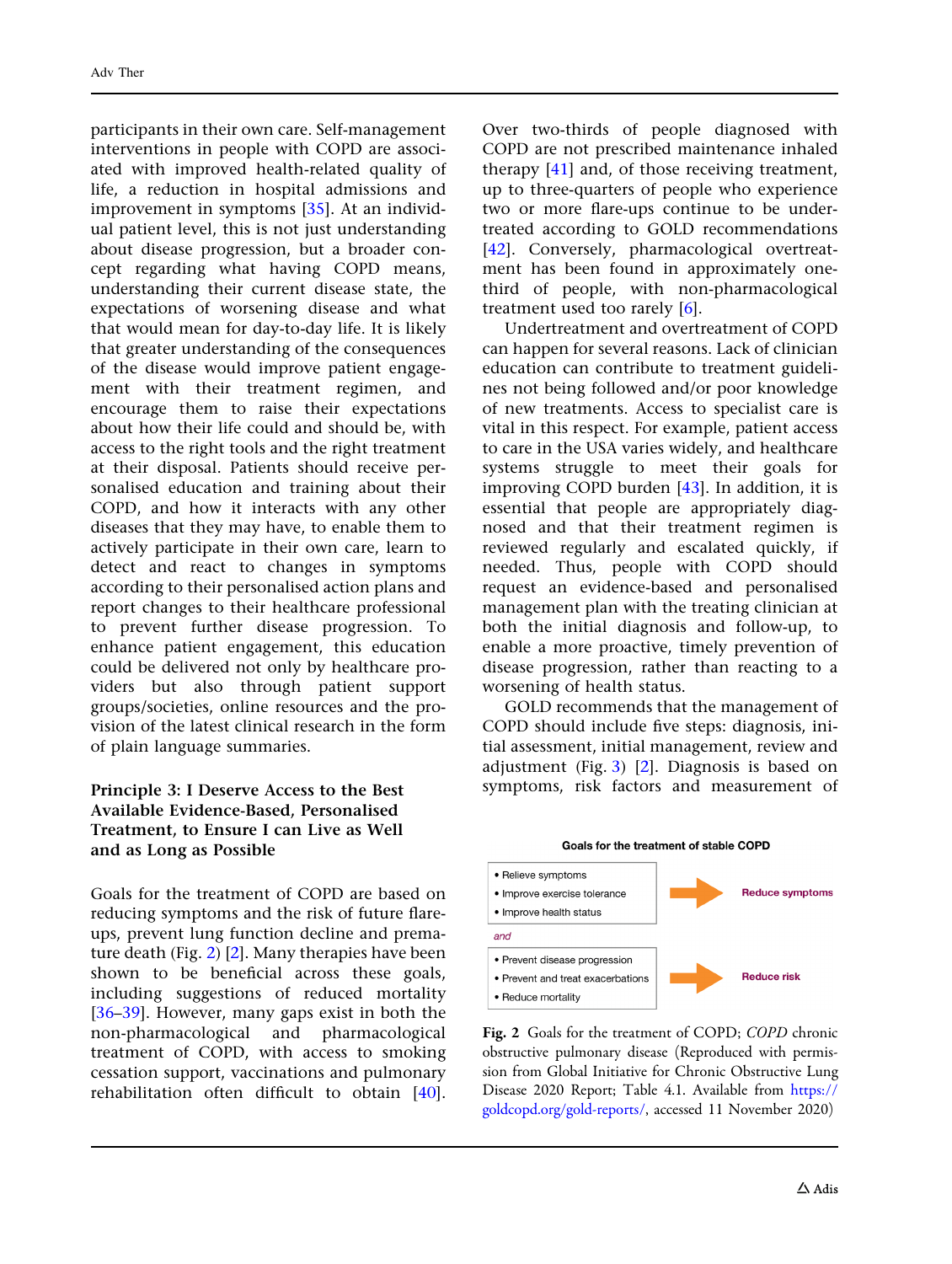<span id="page-5-0"></span>airflow limitation. This is followed by the initial assessment, which delves further into the specific details of the disease, such as history of flare-ups, smoking status and other illnesses. The initial management involves steps including encouraging stopping smoking, lifestyle modifications and non-pharmacological and pharmacological treatment, among others. This is followed by regular and repeated review of patients' disease and health status, followed by adjustment of both pharmacological and nonpharmacological treatment, as required [[2\]](#page-9-0). It is this proactive, regular review and adjustment of treatment that is key to effective management of the disease and ensures that each individual

can maximise their potential to live as normal a life as is possible.

#### Principle 4: I Deserve an Urgent Review of My Current Management Plan If I Experience a Flare-Up, to Prevent Further Flare-Ups and Disease Progression

Although many people with COPD experience flare-ups, over half of flare-ups go unreported [\[44\]](#page-11-0). Hospitalisations resulting from severe flare-ups account for approximately two-thirds of all healthcare costs associated with COPD [\[45\]](#page-11-0), and frequent moderate (community-treated) flare-ups, or one severe (hospitalised) flareup, significantly increase the risk of death [[46](#page-11-0)].



Fig. 3 Management of COPD; CAT COPD assessment test, COPD chronic obstructive pulmonary disease,  $FEV<sub>1</sub>$ forced expiratory volume in 1 s, GOLD Global Initiative for Chronic Obstructive Lung Disease, mMRC modified Medical Research Council dyspnoea score, NIV noninvasive ventilation (Reproduced with permission from

Global Initiative for Chronic Obstructive Lung Disease 2020 Report; Fig. 4.1. Available from [https://goldcopd.](https://goldcopd.org/gold-reports/) [org/gold-reports/,](https://goldcopd.org/gold-reports/) accessed 11 November 2020)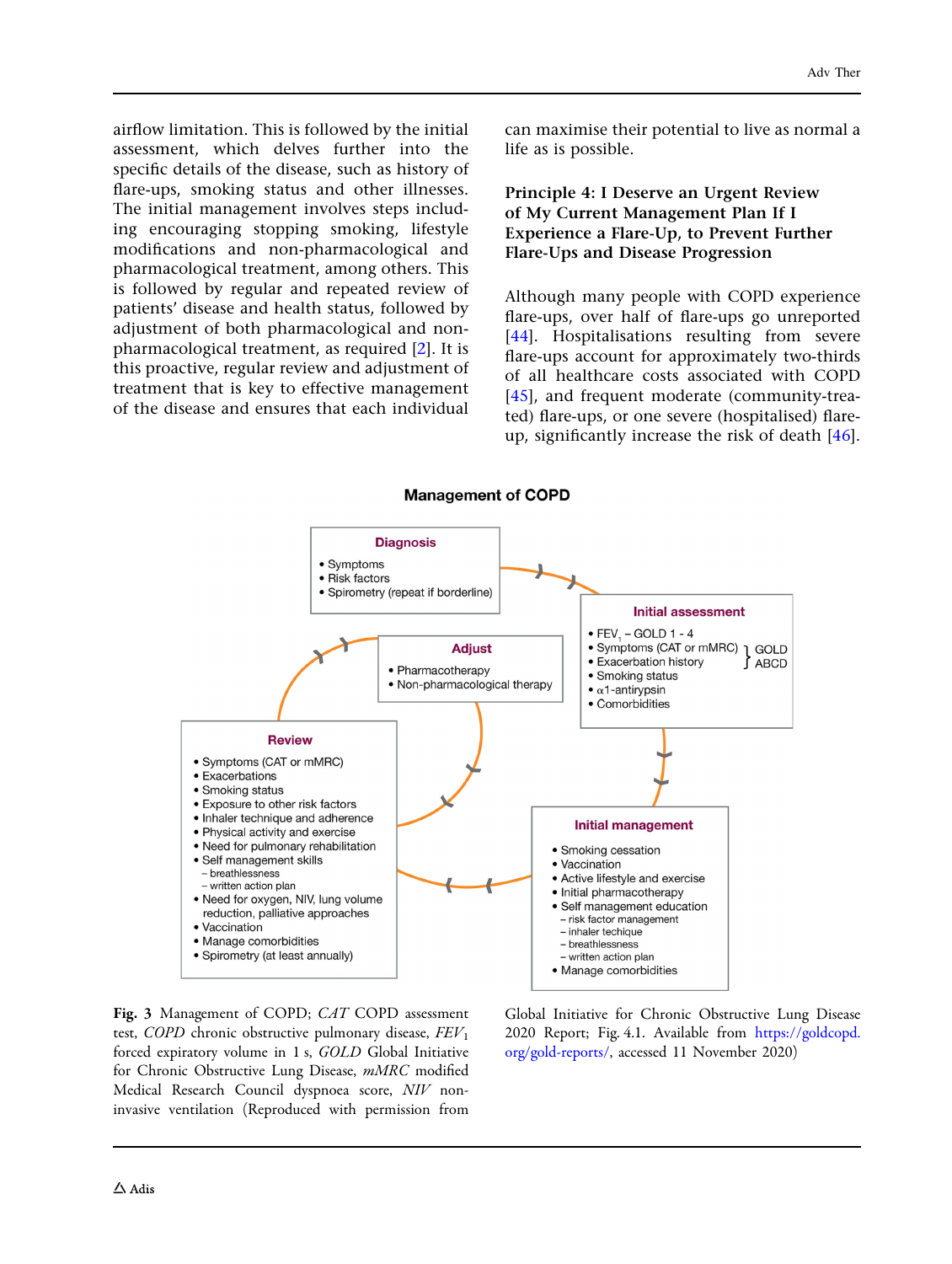In addition to this, flare-ups are associated with an increased risk of complications, such as heart attacks and strokes [\[47](#page-11-0)]. Flare-ups also appear to have a significant impact on mental and emotional well-being and this may be underestimated by clinicians [\[48\]](#page-11-0). Thus, flare-ups have a detrimental impact on both patients and society.

Despite this, medical review after a flare-up is suboptimal. Studies have estimated that only one-quarter of people receive adequate treatment to prevent or reduce symptoms after an flare-up [[49](#page-11-0)] and that over half of flare-ups go unreported [[44](#page-11-0)]. Government policymakers and healthcare professionals should appreciate the significant burden associated with COPD and ensure that flare-ups trigger an immediate review of the chronic treatment and disease management. A shift is needed toward a proactive, evidence-based approach to treatment to maintain health status, minimise symptoms and prevent future flare-ups, as opposed to waiting for disease deterioration before review.

### Principle 5: I Deserve Access to Specialist Care When Needed (Whether Provided in Hospital or in the Community) to Manage My COPD, Irrespective of Where I Live

Specialist care refers to care provided by a healthcare professional who has the expert skills and understanding of COPD required to provide appropriate care. Staffing levels and the availability of a specialist respiratory review is linked to reduced risk of death and quality of service in COPD [\[50,](#page-11-0) [51\]](#page-11-0). In one study, people who received specialist review within 24 h of admission to hospital for a severe flare-up were 14% less likely to die as an inpatient compared with those who did not receive specialist review [\[52](#page-11-0)]. Similarly, barriers exist in access to outpatient specialist COPD services and pulmonary rehabilitation. This is mainly attributed to limited resources and underfunding, particularly within rural areas [\[53\]](#page-11-0), with one study estimating that only 35% of adults in rural areas of the USA had access to specialist care within 10 miles

(16 km), and residents of many counties in the Midwest had no access to a specialist care within 50 miles (80 km) [\[54\]](#page-11-0). The development of a proactive, planned-care orientation to empower patients and families to collaborate actively with the healthcare team may improve this situation [[55](#page-11-0)].

With the increasing availability of smartphones and other digital technologies, including remote consultations, COPD should become a benchmark of how such technologies can improve current services and enable the provision of tailored, specialist care, regardless of where a person lives. A systematic review and meta-analysis of the effect of smartphone interventions on people with COPD found an 80% reduction in the odds of experiencing a flare-up in people using smartphone intervention compared with usual care [[56](#page-11-0)]. Although the patient numbers involved were small and there was variability between studies, these findings suggest a potential for smartphone interventions to reduce the frequency of COPD flare-ups; thus, further investigation is warranted. However, as many people with COPD may not have access to such technology, it is vital that its use does not exaggerate health inequalities.

#### Principle 6: I Deserve to Live with COPD Freely While Maximising Quality of Life Without Stigma or Guilt

Worldwide, the most common risk factor for COPD is tobacco smoking [[2](#page-9-0)] and, as a result, there is a stigma that it is largely self-inflicted condition of the older population. Due to this stigma, many people experience self-blame, guilt and shame [[57](#page-11-0)]. People with COPD also describe feeling stigmatised by healthcare professionals in some cases, which can lead to a reluctance to access treatment [\[58\]](#page-11-0). By way of comparison, although people with lung cancer experienced similar self-blame and guilt, they did not feel stigmatised by healthcare professionals and did not describe themselves as being undeserving of treatment [[58](#page-11-0)].

It is becoming increasingly clear that smoking is only one of a number of risk factors linked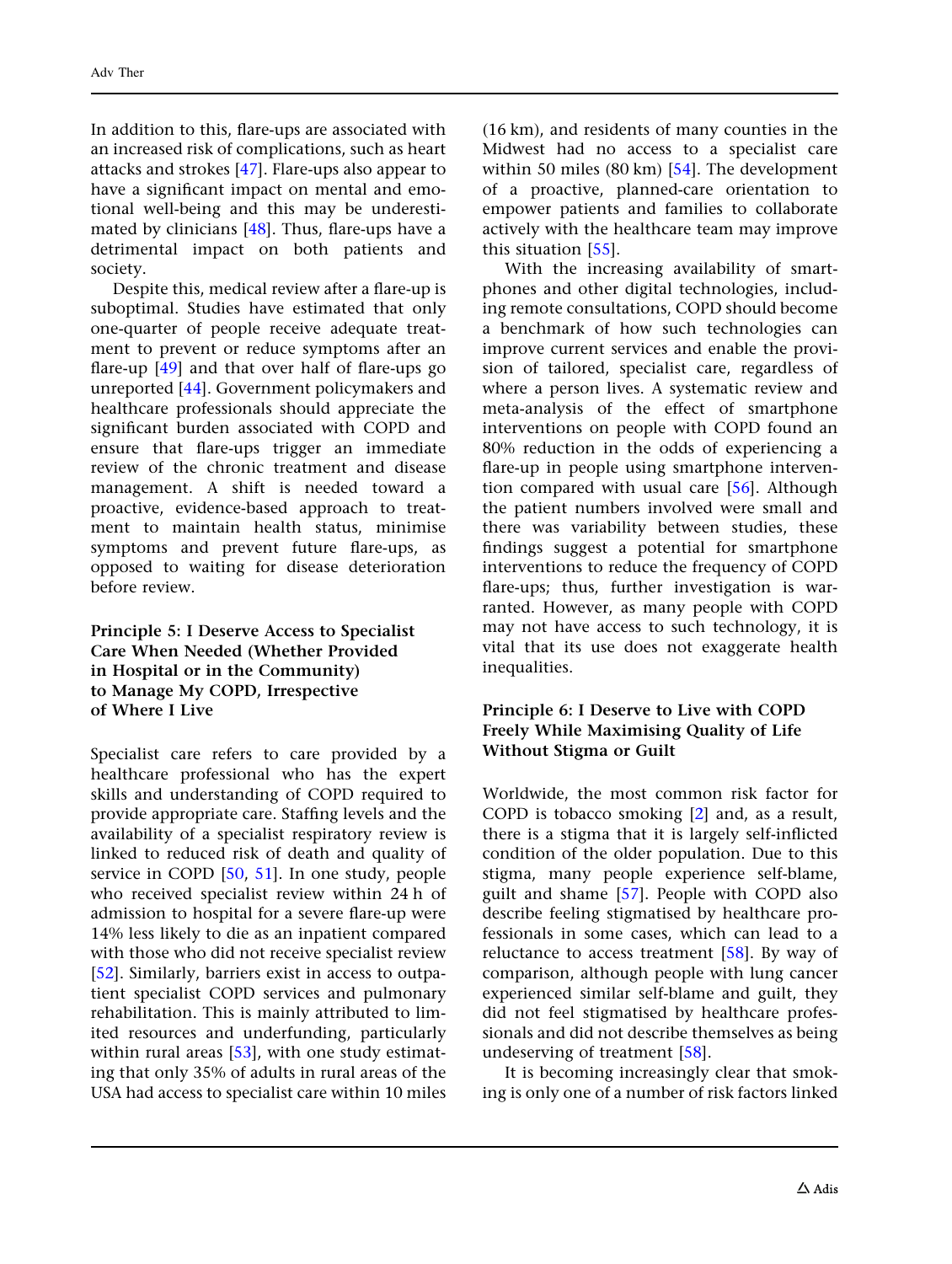<span id="page-7-0"></span>with COPD, others include indoor (household) and outdoor air pollution, occupational exposure to dust and gases, burning of solid fuels, socioeconomic status and poverty, genetic predispositions, abnormal lung development and accelerated ageing [\[2](#page-9-0), [59](#page-11-0)[–63\]](#page-12-0). Healthcare professionals, patients and the general public should therefore be educated about the numerous risk factors associated with COPD in order to reduce the associated stigma of the condition, ensuring that people are not discouraged from seeking help.

### DISCUSSION

The global burden of COPD on patients and society is substantial. Despite this, standards of care and appropriate funding can vary widely, and many people do not have adequate access to accurate timely diagnosis and optimal treatment and management programmes. There is a need to raise the levels of patient education and expectations of diagnosis, treatment and the opportunities to maximise quality of life, rather than people accepting their current disease and symptom status as something they have to live with.

The current approach to COPD management of responding to treatment failure

inadequate. Through empowering patients and families to collaborate actively with the healthcare team, COPD management should be transformed into a planned-care approach of pro-active review and adjustment [\[55\]](#page-11-0). This may need to include redesigning healthcare delivery systems to provide same-day primary care appointments, common clinical information systems accessible to multiple users, decision support procedures for clinicians and remote specialist consultations. Furthermore, patient activation and education, including self-management skills, will enable people to take care of themselves in between healthcare visits within the community in which they live [[64](#page-12-0), [65](#page-12-0)]. Brought together, this might improve efficiencies for both patients and the healthcare system and make the treatment and management of COPD more cost effective.

To implement these principles, we recommend the continual and regular review of each individual's treatment regimen and following a flare-up, as indicated in the GOLD guidelines [\[2](#page-9-0)]. Flare-ups of COPD are common, but adequate treatment is only received by a minority of people. It is becoming increasingly clear that even one flare-up can have a significant impact on disease burden, long-term outcomes and the likelihood of future flare-ups. As flare-ups



Fig. 4 Key recommendations of the COPD patient charter; COPD chronic obstructive pulmonary disease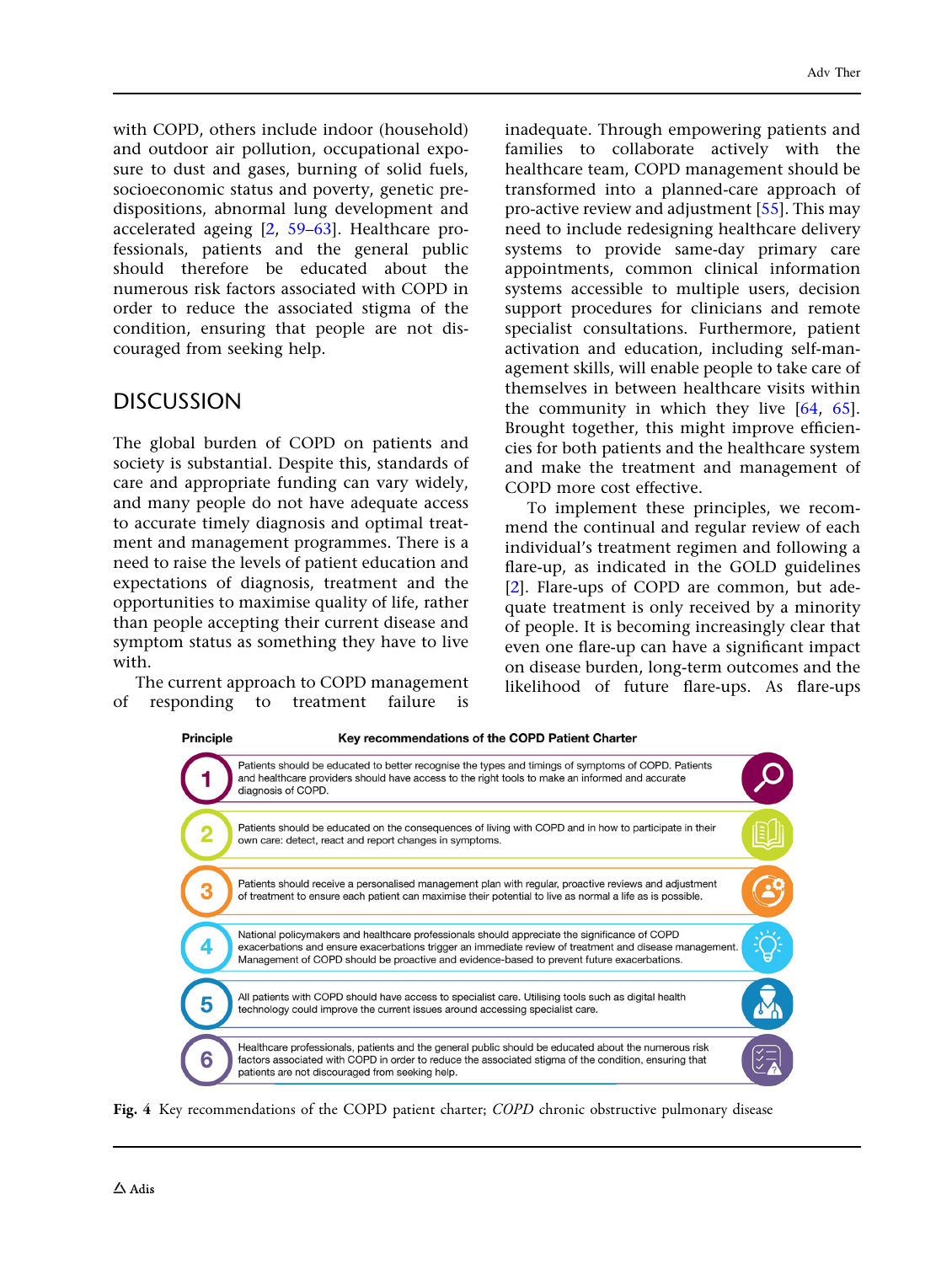generally occur outside of the regular review cycle, treatment options should be reviewed immediately following a flare-up and escalated as necessary and, in the event of a severe flareup that results in hospitalisation, patients should not be released without a written action plan, agreed by both the patient and the treating clinician. Treatment should be further reviewed to ensure treatment optimisation with the risk of further flare-ups being reduced following any treatment escalation. The key recommendations of our COPD patient charter are outlined in Fig. [4](#page-7-0).

### **CONCLUSION**

As global patient advocates, we believe it is essential to raise the level of awareness and understanding among patients, caregivers, healthcare professionals, policymakers and the public about the impact of COPD and opportunities to reform and improve patient care. The principles we have set out in this COPD patient charter are the core elements of quality care that people with COPD should expect to receive. We urge policymakers and stakeholders to use these principles to build consensus on the care of patients with COPD.

## ACKNOWLEDGEMENTS

The authors wish to thank all members of the patient support groups along with the clinicians and patient representatives involved in the development of this Patient Charter, namely Dr Mohit Bhutani, Professor Jaime Correia de Sousa, Dr Mark Dransfield, Lilliya Gentet, Dr Kevin Gruffydd-Jones, Professor MeiLan Han, Nicole Hass, Professor John Hurst, Dr Fernando Martinez, Dr Marc Miravitlles, Susanna Palkonen, Dr Rudi Peche, Henry Roberts, Professor Nicolas Roche, Debbie Roots, Professor Daiana Stolz, Jamie Sullivan, Dr Hendrik Watz, Tonya Winders and Dr Heinrich Worth.

Funding. This work and the journal's Rapid Service and Open Access Fee were supported by AstraZeneca.

Medical Writing and Editorial Assistance. Medical writing support, under the direction of the authors, was provided by Richard Knight, PhD, of CMC Connect, McCann Health Medical Communications and was funded by AstraZeneca, Gaithersburg, USA in accordance with Good Publication Practice (GPP3) guidelines [[66\]](#page-12-0).

Authorship. All named authors meet the International Committee of Medical Journal Editors (ICMJE) criteria for authorship for this article, take responsibility for the integrity of the work as a whole, and have given their approval for this version to be published.

Disclosures. None of the authors were compensated for the development of this manuscript. John R Hurst has received support to attend meetings and payment (personal and to his employer) for educational and advisory work from pharmaceutical companies including AstraZeneca, Boehringer Ingelheim, GSK, Novartis and Pfizer that make medicines to treat COPD. Tonya Winders is the President of Global Allergy and Airways Patient Platform (GAAPP), and under a compensatory agreement serves in an advisor capacity only to AstraZeneca in asthma and COPD to support unbranded disease awareness and education. Heinrich Worth has received speaking and consulting fees from AstraZeneca, Berlin Chemie, Chiesi, GlaxoSmithKline, Klosterfrau, MSD, Novartis and Omron. Mohit Bhutani has received speaking and consulting fees from AstraZeneca, Boehringer Ingelheim, GlaxoSmithKline, Novartis, Pfizer, Sanofi Genzyme, Grifols and grants from AstraZeneca, Boehringer Ingelheim, Canadian Institutes of Health Research, GlaxoSmithKline and Novartis outside of this work. Kevin Gruffydd-Jones has recevied speaker fees and honoraria for consultancy work from Boehringer Ingelheim, GlaxoSmithkline, AstraZeneca, Napp, TEVA, Chiesi, Nutricia and Novartis. Daiana Stolz has received speaking fees from Novartis, AstraZeneca,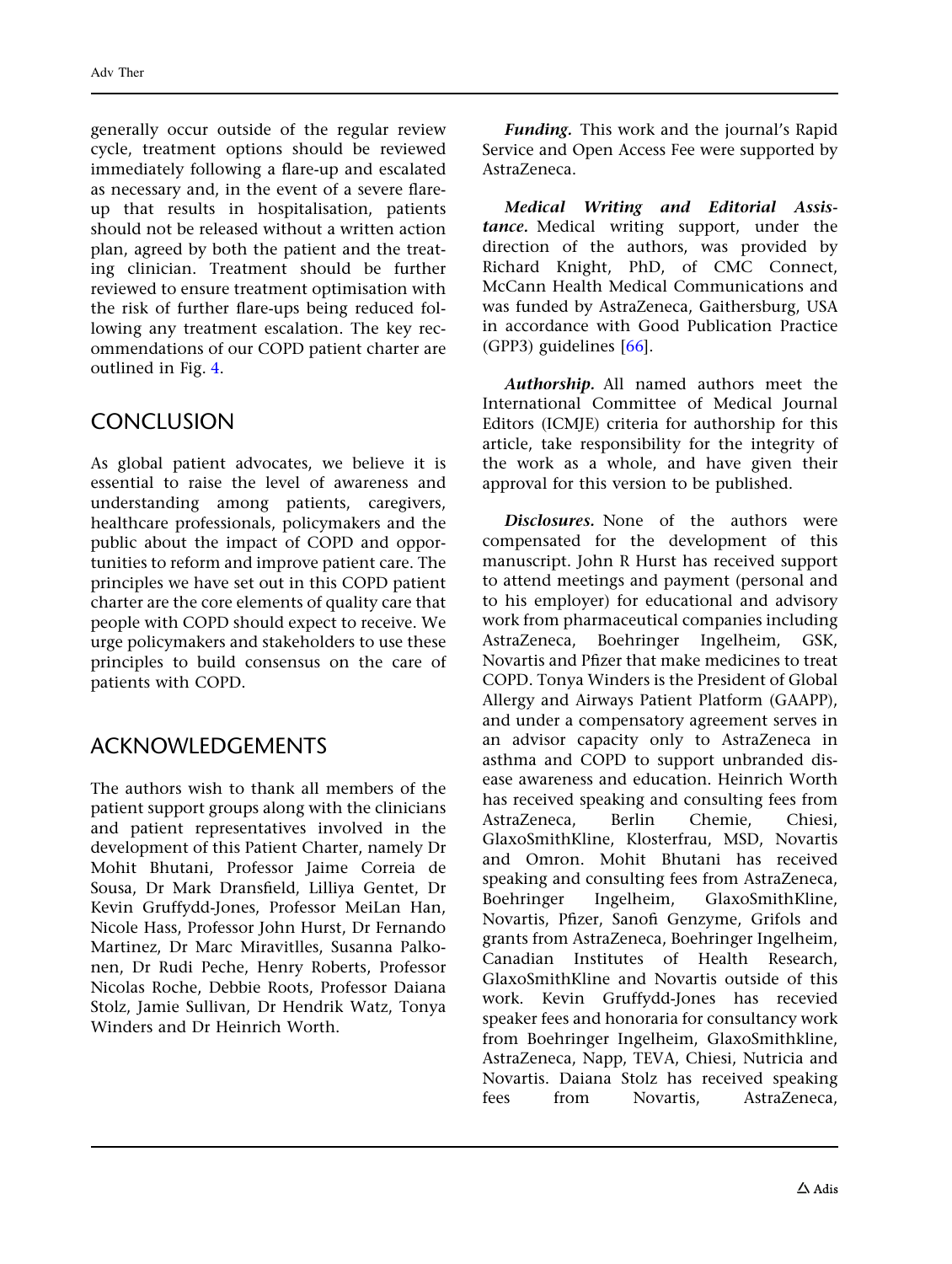<span id="page-9-0"></span>GlaxoSmithKline, Roche, Zambon, Pfizer and Schwabe Pharma. Her institution has received unrestricted research grants from AstraZeneca, Curetis, Boston Scientific, Circassia Pharmaceuticals and Swiss National Foundation. Mark T Dransfield has received grant support from the American Lung Association, Department of Defense and NIH; personal fees from AstraZeneca, Boehringer Ingelheim, PneumRx/BTG, Quark Pharmaceuticals, TEVA and GSK; and contracted clinical trial support from Boehringer Ingelheim, AstraZeneca, Yungjin, PneumRx/ BTG, Pulmonx, Boston Scientific, Gala, Nuvaira and GSK.

Compliance with Ethics Guidelines. This article does not contain any studies with human participants or animals performed by any of the authors.

Open Access. This article is licensed under a Creative Commons Attribution-NonCommercial 4.0 International License, which permits any non-commercial use, sharing, adaptation, distribution and reproduction in any medium or format, as long as you give appropriate credit to the original author(s) and the source, provide a link to the Creative Commons licence, and indicate if changes were made. The images or other third party material in this article are included in the article's Creative Commons licence, unless indicated otherwise in a credit line to the material. If material is not included in the article's Creative Commons licence and your intended use is not permitted by statutory regulation or exceeds the permitted use, you will need to obtain permission directly from the copyright holder. To view a copy of this licence, visit [http://creativecommons.org/licenses/by](http://creativecommons.org/licenses/by-nc/4.0/)[nc/4.0/](http://creativecommons.org/licenses/by-nc/4.0/).

## REFERENCES

- 1. Lange P, Celli B, Agustí A, et al. Lung-function trajectories leading to chronic obstructive pulmonary disease. N Engl J Med. 2015;373:111–22.
- 2. Global Initiative for Chronic Obstructive Lung Disease. Global strategy for the diagnosis,

management, and prevention of chronic obstructive pulmonary disease. 2020 Report. 2020. [https://](https://goldcopd.org/wp-content/uploads/2019/11/GOLD-2020-REPORT-ver1.0wms.pdf) [goldcopd.org/wp-content/uploads/2019/11/GOLD-](https://goldcopd.org/wp-content/uploads/2019/11/GOLD-2020-REPORT-ver1.0wms.pdf)[2020-REPORT-ver1.0wms.pdf.](https://goldcopd.org/wp-content/uploads/2019/11/GOLD-2020-REPORT-ver1.0wms.pdf) Accessed 11 Nov 2020.

- 3. Diab N, Gershon AS, Sin DD, et al. Underdiagnosis and overdiagnosis of chronic obstructive pulmonary disease. Am J Respir Crit Care Med. 2018;198:1130–9.
- 4. Price D, West D, Brusselle G, et al. Management of COPD in the UK primary-care setting: an analysis of real-life prescribing patterns. Int J Chronic Obstruct Pulm Dis. 2014;9:889–904.
- 5. Albitar HAH, Iyer VN. Adherence to Global Initiative for Chronic Obstructive Lung Disease guidelines in the real world: current understanding, barriers, and solutions. Curr Opin Pulm Med. 2020;26:149–54.
- 6. Worth H, Buhl R, Criee CP, Kardos P, Mailander C, Vogelmeier C. The 'real-life' COPD patient in Germany: the DACCORD study. Respir Med. 2016;111: 64–71.
- 7. Tabyshova A. Gaps in COPD guidelines of low- and middle-income countries: a systematic scoping review. Chest. 2020. (Published Online 7 October).
- 8. Adeloye D, Chua S, Lee C, et al. Global and regional estimates of COPD prevalence: systematic review and meta-analysis. J Glob Health. 2015;5:020415.
- 9. World Health Organization. The top 10 causes of death. 2018. [https://www.who.int/news-room/fact](https://www.who.int/news-room/fact-sheets/detail/the-top-10-causes-of-death)[sheets/detail/the-top-10-causes-of-death](https://www.who.int/news-room/fact-sheets/detail/the-top-10-causes-of-death). Accessed 22 July 2020.
- 10. British Lung Foundation. Chronic obstructive pulmonary disease (COPD) statistics. 2012. [https://](https://statistics.blf.org.uk/copd) [statistics.blf.org.uk/copd](https://statistics.blf.org.uk/copd). Accessed 11 Nov 2020.
- 11. GBD 2015 Chronic Respiratory Disease Collaborators. Global, regional, and national deaths, prevalence, disability-adjusted life years, and years lived with disability for chronic obstructive pulmonary disease and asthma, 1990–2015: a systematic analysis for the Global Burden of Disease Study 2015. Lancet Respir Med. 2017;5:691–706.
- 12. Chen X, Wang N, Chen Y, Xiao T, Fu C, Xu B. Costs of chronic obstructive pulmonary disease in urban areas of China: a cross-sectional study in four cities. Int J Chronic Obstruct Pulm Dis. 2016;11:2625–32.
- 13. Nishimura S, Zaher C. Cost impact of COPD in Japan: opportunities and challenges? Respirology. 2004;9:466–73.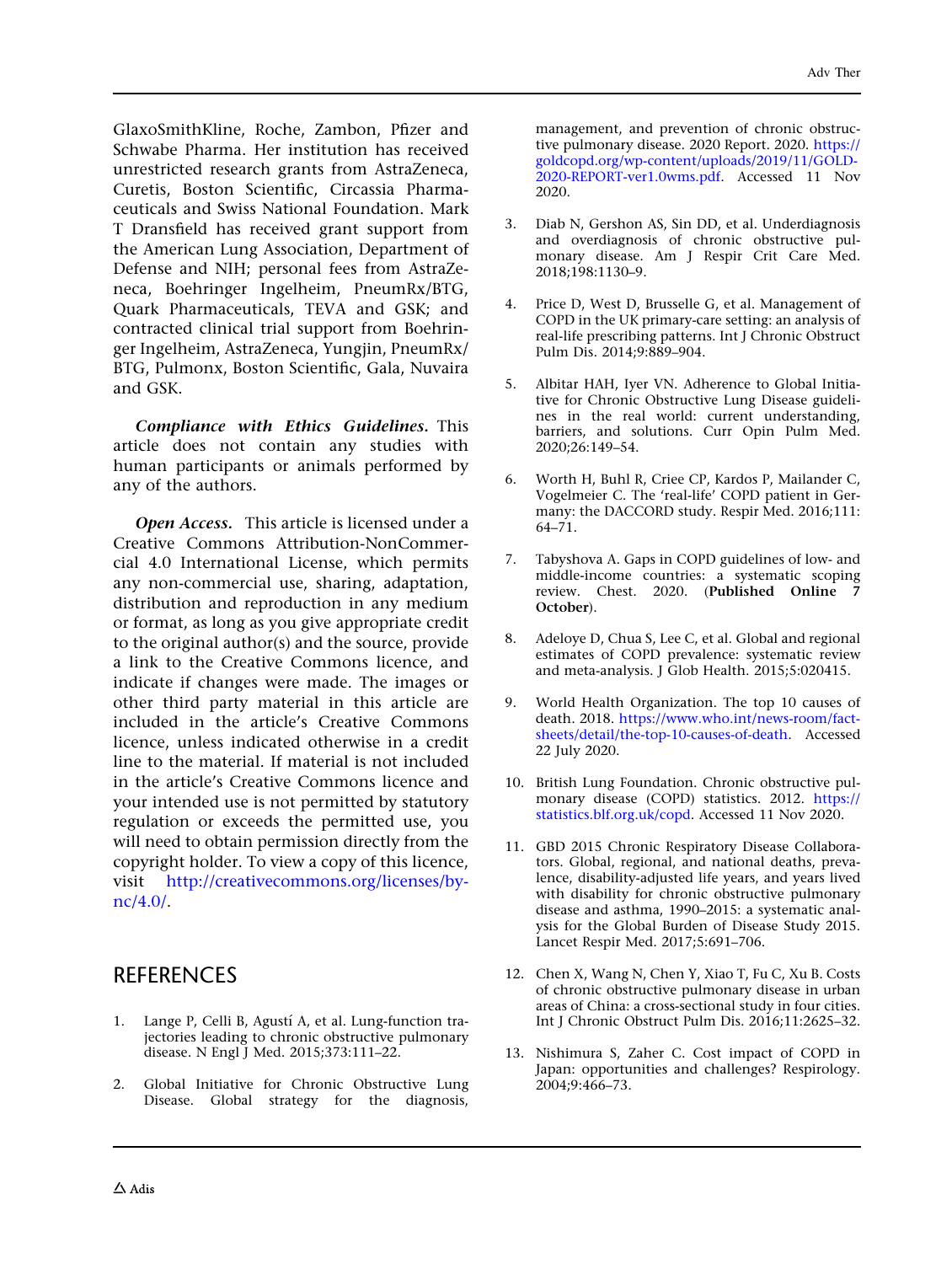- <span id="page-10-0"></span>14. Nici L, Mammen MJ, Charbek E, et al. Pharmacologic management of chronic obstructive pulmonary disease. An official American Thoracic Society clinical practice guideline. Am J Respir Crit Care Med. 2020;201:e56–69.
- 15. Wedzicha JA, ERS Co-Chair, Miravitlles M, Hurst JR, et al. Management of COPD exacerbations: a European Respiratory Society/American Thoracic Society guideline. Eur Respir J. 2017;49:1600791.
- 16. Bourbeau J, Bhutani M, Hernandez P, et al. Canadian Thoracic Society Clinical Practice Guideline on pharmacotherapy in patients with COPD – 2019 update of evidence. Can J Respir Crit Care Sleep Med. 2019;3:210–32.
- 17. Miravitlles M, Vogelmeier C, Roche N, et al. A review of national guidelines for management of COPD in Europe. Eur Respir J. 2016;47:625–37.
- 18. Larsson K, Janson C, Ställberg B, et al. Impact of COPD diagnosis timing on clinical and economic outcomes: the ARCTIC observational cohort study. Int J Chronic Obstruct Pulm Dis. 2019;14: 995–1008.
- 19. van der Molen T, Miravitlles M, Kocks JW. COPD management: role of symptom assessment in routine clinical practice. Int J Chronic Obstruct Pulm Dis. 2013;8:461–71.
- 20. Vestbo J, Edwards LD, Scanlon PD, et al. Changes in forced expiratory volume in 1 second over time in COPD. N Engl J Med. 2011;365:1184–92.
- 21. Jenkins CR, Jones PW, Calverley PMA, et al. Efficacy of salmeterol/fluticasone propionate by GOLD stage of chronic obstructive pulmonary disease: analysis from the randomised, placebo-controlled TORCH study. Respir Res. 2009;10:59.
- 22. Dransfield MT, Kunisaki KM, Strand MJ, et al. Acute exacerbations and lung function loss in smokers with and without chronic obstructive pulmonary disease. Am J Respir Crit Care Med. 2017;195: 324–30.
- 23. Gershon AS, Hwee J, Chapman KR, et al. Factors associated with undiagnosed and overdiagnosed COPD. Eur Respir J. 2016;48:561–4.
- 24. Labonté LE, Tan WC, Li PZ, et al. Undiagnosed chronic obstructive pulmonary disease contributes to the burden of health care use. Data from the CanCOLD study. Am J Respir Crit Care Med. 2016;194:285–98.
- 25. Lopez-Campos JL, Calero C, Quintana-Gallego E. Symptom variability in COPD: a narrative review. Int J Chronic Obstruct Pulm Dis. 2013;8:231–8.
- 26. Partridge MR, Karlsson N, Small IR. Patient insight into the impact of chronic obstructive pulmonary disease in the morning: an internet survey. Curr Med Res Opin. 2009;25:2043–8.
- 27. Roche N, Chavannes NH, Miravitlles M. COPD symptoms in the morning: impact, evaluation and management. Respir Res. 2013;14:112.
- 28. Agusti A, Hedner J, Marin JM, Barbé F, Cazzola M, Rennard S. Night-time symptoms: a forgotten dimension of COPD. Eur Respir Rev. 2011;20: 183–94.
- 29. Lange P, Marott JL, Vestbo J, Nordestgaard BG. Prevalence of night-time dyspnoea in COPD and its implications for prognosis. Eur Respir J. 2014;43: 1590–8.
- 30. Han MK, Kim MG, Mardon R, et al. Spirometry utilization for COPD: how do we measure up? Chest. 2007;132:403–9.
- 31. Woodruff PG, Barr RG, Bleecker E, et al. Clinical significance of symptoms in smokers with preserved pulmonary function. N Engl J Med. 2016;374:1811–21.
- 32. Mosenifar Z. Chronic obstructive pulmonary disease (COPD) treatment & management. 2019. [https://emedicine.medscape.com/article/297664](https://emedicine.medscape.com/article/297664-treatment) [treatment](https://emedicine.medscape.com/article/297664-treatment). Accessed 22 July 2020.
- 33. Westerik JAM, Metting EI, van Boven JFM, Tiersma W, Kocks JWH, Schermer TR. Associations between chronic comorbidity and exacerbation risk in primary care patients with COPD. Respir Res. 2017;18: 31.
- 34. Negewo NA, McDonald VM, Gibson PG. Comorbidity in chronic obstructive pulmonary disease. Respir Investig. 2015;53:249–58.
- 35. Zwerink M, Brusse-Keizer M, van der Valk PD, et al. Self management for patients with chronic obstructive pulmonary disease. Cochrane Database Syst Rev. 2014;CD002990.
- 36. Celli B, Decramer M, Kesten S, et al. Mortality in the 4-year trial of tiotropium (UPLIFT) in patients with chronic obstructive pulmonary disease. Am J Respir Crit Care Med. 2009;180:948–55.
- 37. Lipson DA, Crim C, Criner GJ, et al. Reduction in all-cause mortality with fluticasone furoate/umeclidinium/vilanterol in COPD patients. Am J Respir Crit Care Med. 2020;201:1508–16.
- 38. Scuri M, Fabbri LM, Singh D, et al. Reduction in fatal events with ICS-containing medications: results of safety pooled analysis from the TRILOGY,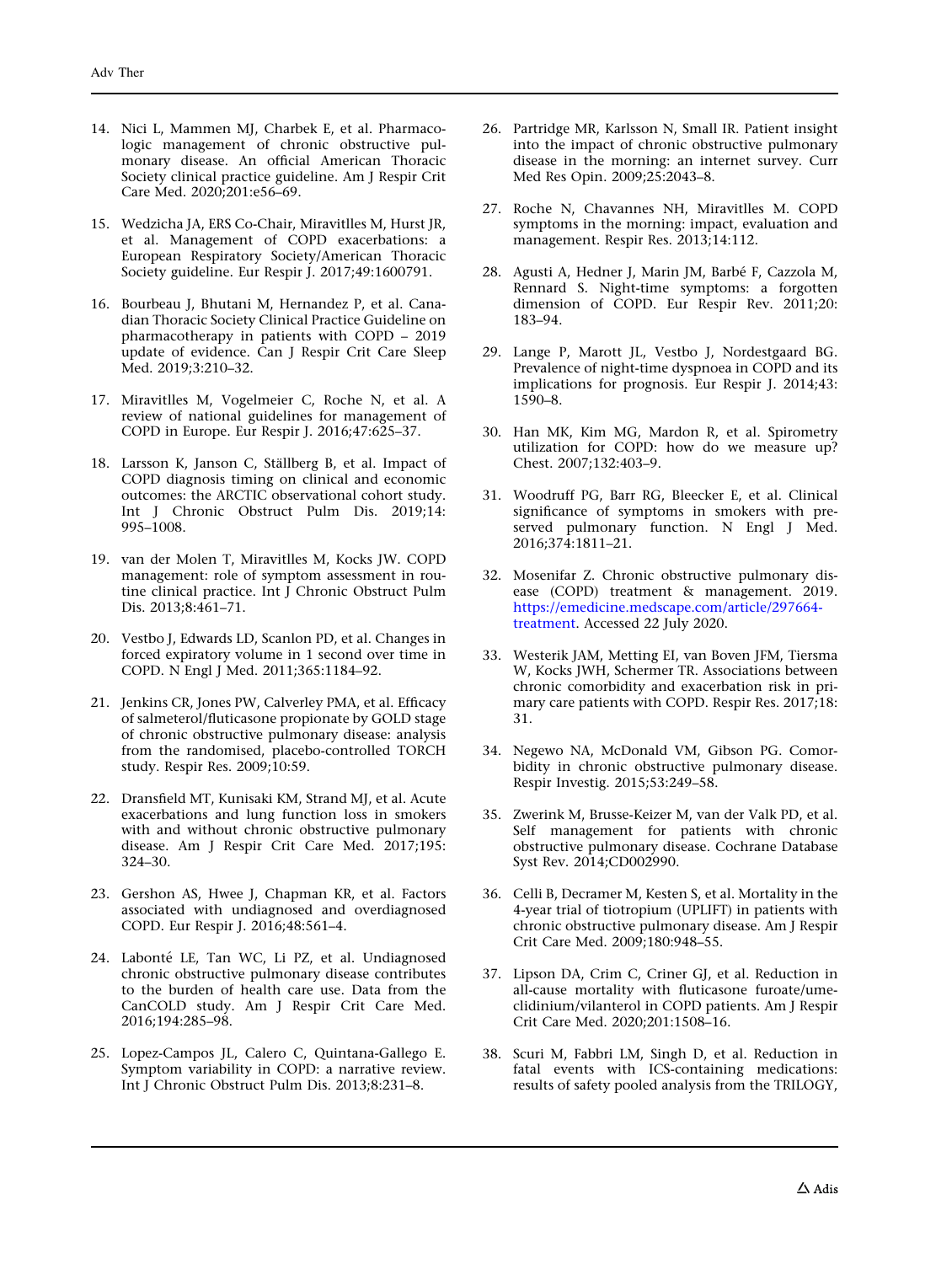<span id="page-11-0"></span>TRINITY and TRIBUTE studies [abstract]. Am J Respir Crit Care Med. 2018;197:A7725.

- 39. Rabe KF, Martinez FJ, Ferguson GT, et al. Triple inhaled therapy at two glucocorticoid doses in moderate-to-very-severe COPD. N Engl J Med. 2020;383:35–48.
- 40. Johnston KN, Young M, Grimmer-Somers KA, Antic R, Frith PA. Why are some evidence-based care recommendations in chronic obstructive pulmonary disease better implemented than others? Perspectives of medical practitioners. Int J Chronic Obstruct Pulm Dis. 2011;6:659–67.
- 41. Make B, Dutro MP, Paulose-Ram R, Marton JP, Mapel DW. Undertreatment of COPD: a retrospective analysis of US managed care and medicare patients. Int J Chronic Obstruct Pulm Dis. 2012;7: 1–9.
- 42. Halpin DMG, de Jong HJI, Carter V, Skinner D, Price D. Distribution, temporal stability and appropriateness of therapy of patients with COPD in the UK in relation to GOLD 2019. EClinMed. 2019;14: 32–41.
- 43. Han MK, Martinez CH, Au DH, et al. Meeting the challenge of COPD care delivery in the USA: a multiprovider perspective. Lancet Respir Med. 2016;4:473–526.
- 44. Xu W, Collet J-P, Shapiro S, et al. Negative impacts of unreported COPD exacerbations on health-related quality of life at 1 year. Eur Respir J. 2010;35: 1022–30.
- 45. Halpin DM, Miravitlles M, Metzdorf N, Celli B. Impact and prevention of severe exacerbations of COPD: a review of the evidence. Int J Chronic Obstruct Pulm Dis. 2017;12:2891–908.
- 46. Rothnie KJ, Müllerová H, Smeeth L, Quint JK. Natural history of chronic obstructive pulmonary disease exacerbations in a general practice-based population with chronic obstructive pulmonary disease. Am J Respir Crit Care Med. 2018;198: 464–71.
- 47. Donaldson GC, Hurst JR, Smith CJ, Hubbard RB, Wedzicha JA. Increased risk of myocardial infarction and stroke following exacerbation of COPD. Chest. 2010;137:1091–7.
- 48. Kessler R, Ståhl E, Vogelmeier C, et al. Patient understanding, detection, and experience of COPD exacerbations: an observational, interview-based study. Chest. 2006;130:133–42.
- 49. Dalal AA, Shah MB, D'Souza AO, Lunacsek OE, Nagar SP, Crater GD. Observational study of the outcomes and costs of initiating maintenance

therapies in patients with moderate exacerbations of COPD. Respir Res. 2012;13:41.

- 50. Hartl S, Lopez-Campos JL, Pozo-Rodriguez F, et al. Risk of death and readmission of hospital-admitted COPD exacerbations: European COPD audit. Eur Respir J. 2016;47:113–21.
- 51. Lane ND, Brewin K, Hartley TM, et al. Specialist emergency care and COPD outcomes. BMJ Open Respir Res. 2018;5:e000334.
- 52. Royal College of Physicians. National Asthma and COPD Audit Programme (NACAP): COPD clinical audit 2017/18. 2019. [https://www.rcplondon.ac.uk/](https://www.rcplondon.ac.uk/projects/outputs/national-asthma-and-copd-audit-programme-nacap-copd-clinical-audit-201718) [projects/outputs/national-asthma-and-copd-audit](https://www.rcplondon.ac.uk/projects/outputs/national-asthma-and-copd-audit-programme-nacap-copd-clinical-audit-201718)[programme-nacap-copd-clinical-audit-201718.](https://www.rcplondon.ac.uk/projects/outputs/national-asthma-and-copd-audit-programme-nacap-copd-clinical-audit-201718) Accessed 22 July 2020.
- 53. European Federation of Allergy and Airways Diseases Patients' Associations (EFA). Minimum standards of care for COPD patients in Europe. 2014. [https://www.efanet.org/images/2014/10/EFA-Book-](https://www.efanet.org/images/2014/10/EFA-Book-Minimum-Standards-of-Care-for-COPD-Patients-in-Europe_ENGLISH.pdf)[Minimum-Standards-of-Care-for-COPD-Patients-in-](https://www.efanet.org/images/2014/10/EFA-Book-Minimum-Standards-of-Care-for-COPD-Patients-in-Europe_ENGLISH.pdf)[Europe\\_ENGLISH.pdf.](https://www.efanet.org/images/2014/10/EFA-Book-Minimum-Standards-of-Care-for-COPD-Patients-in-Europe_ENGLISH.pdf) Accessed 22 July 2020.
- 54. Croft JB, Lu H, Zhang X, Holt JB. Geographic accessibility of pulmonologists for adults with COPD: United States, 2013. Chest. 2016;150: 544–53.
- 55. Fromer L. Implementing chronic care for COPD: planned visits, care coordination, and patient empowerment for improved outcomes. Int J Chronic Obstruct Pulm Dis. 2011;6:605–14.
- 56. Alwashmi M, Hawboldt J, Davis E, Marra C, Gamble JM, Abu AW. The effect of smartphone interventions on patients with chronic obstructive pulmonary disease exacerbations: a systematic review and meta-analysis. JMIR Mhealth Uhealth. 2016;4: e105.
- 57. Russell S, Ogunbayo OJ, Newham JJ, et al. Qualitative systematic review of barriers and facilitators to self-management of chronic obstructive pulmonary disease: views of patients and healthcare professionals. NPJ Prim Care Respir Med. 2018;28:2.
- 58. Lippiett KA, Richardson A, Myall M, Cummings A, May CR. Patients and informal caregivers' experiences of burden of treatment in lung cancer and chronic obstructive pulmonary disease (COPD): a systematic review and synthesis of qualitative research. BMJ Open. 2019;9:e020515.
- 59. Bergdahl IA, Torén K, Eriksson K, et al. Increased mortality in COPD among construction workers exposed to inorganic dust. Eur Respir J. 2004;23: 402–6.